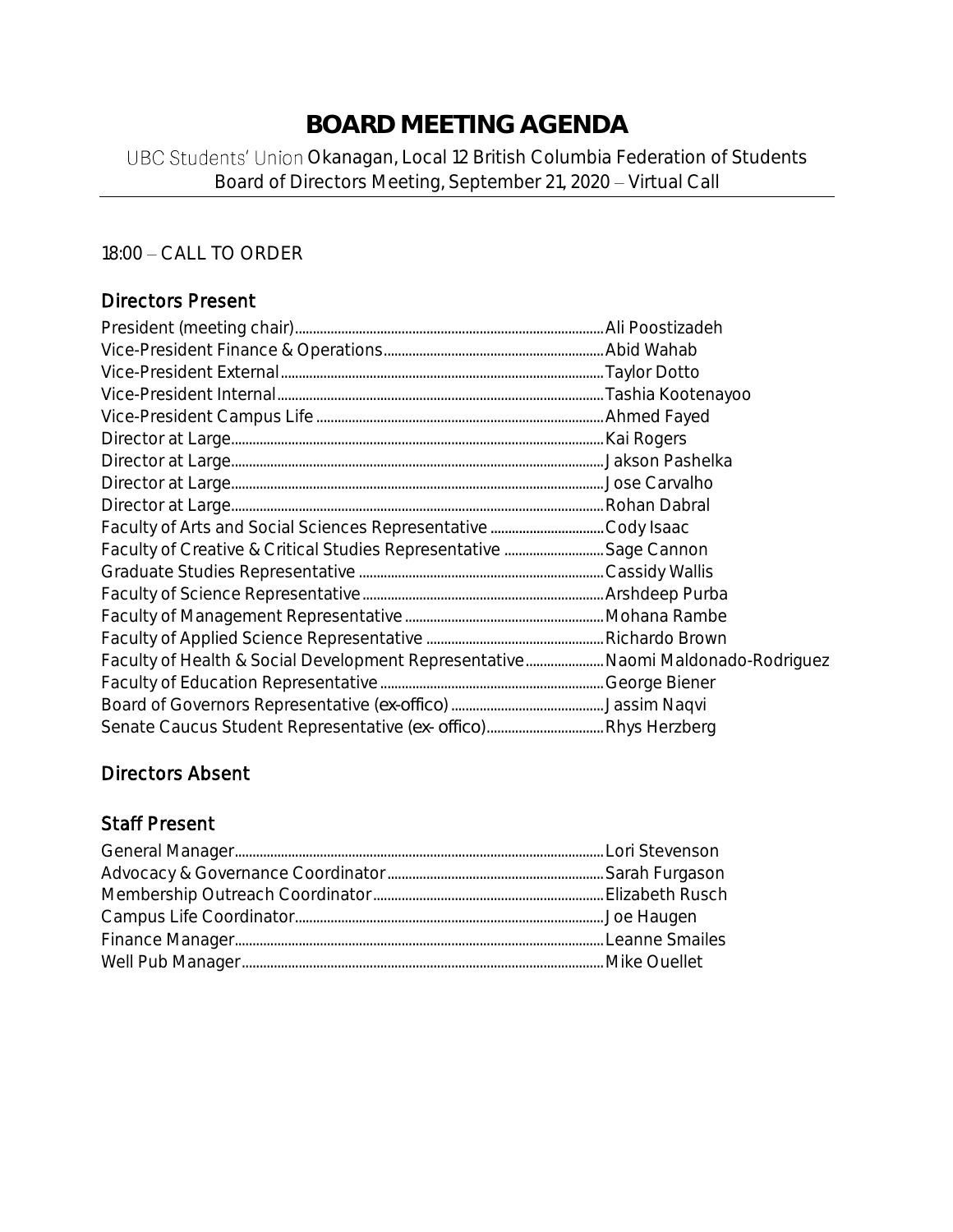**1. ACKNOWLEDGEMENT OF TERRITORY**

We would like to acknowledge that we are on the traditional, ancestral territory of the Okanagan Nation. We would like to recognize that learning happened in this place long before this institution was established. It's important that we understand that we are very privileged to be living, working, and learning in these territories that are not our own.

- **2. ADOPTION OF AGENDA AND REVIEW OF MEMBERSHIP**
- **20/09/21.01 MOTION**

/

Be it resolved that the agenda be adopted.

**20/09/21.02 MOTION**

/

Be it resolved that the resignation of George Biener be accepted. **20/09/21.03 MOTION**

/

Be it resolved that a leave of absence for Cody Isaac from September 21 to October 21, 2020 be approved.

**3. ADOPTION OF MINUTES FROM PREVIOUS MEETINGS**

**20/09/21.04 MOTION**

/

Be it resolved that minutes of the meeting held August 27, 2020 be adopted.

- **4. PRESENTATIONS**
- **5. MONTHLY REPORTS**

August reports will be submitted at the next meeting.

- **5.1** President
- **5.2** VP Finance and Operations
- **5.3** VP Internal
- **5.4** VP External
- **5.5** VP Campus Life
- **5.6** General Manager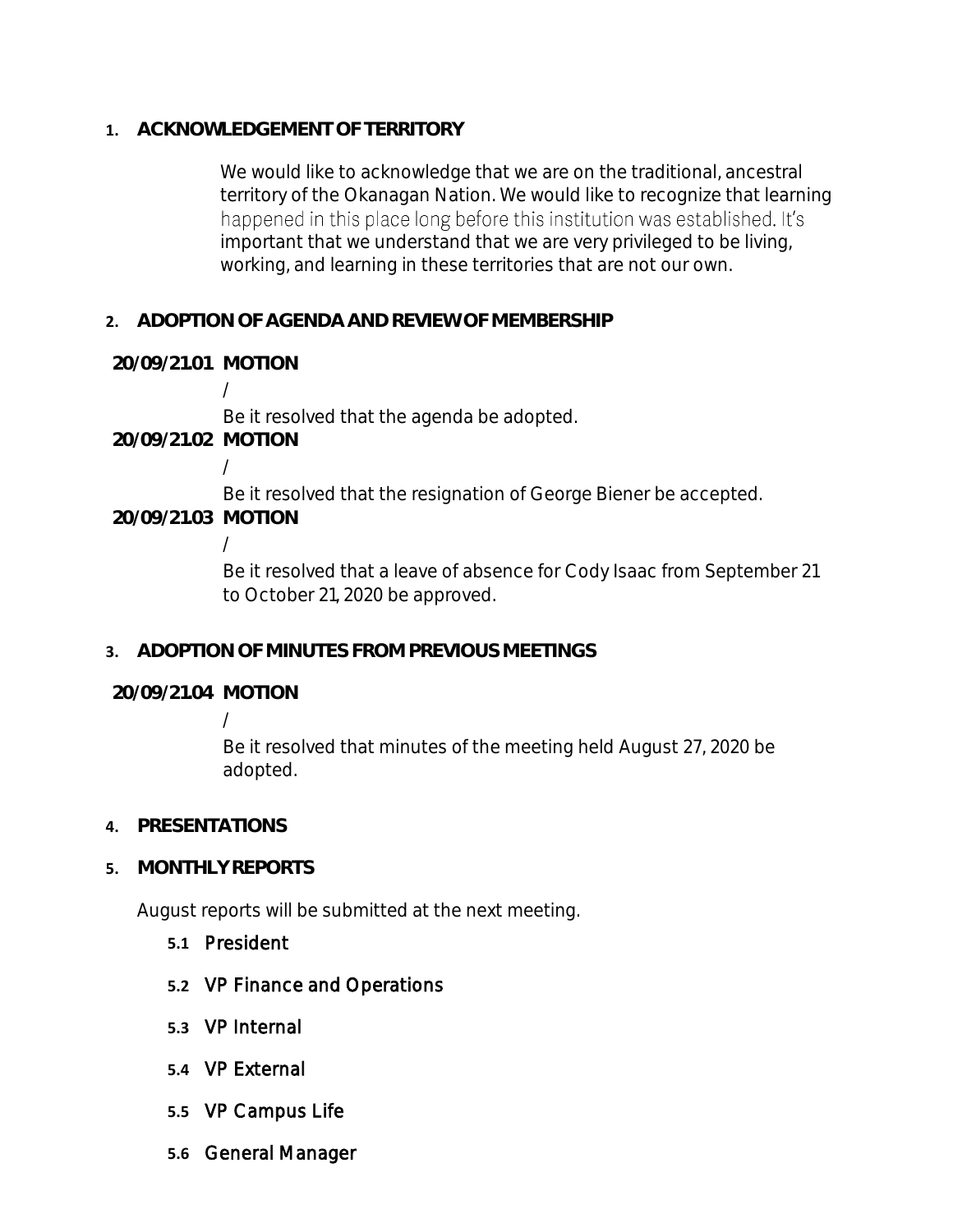#### **6. COMMITTEE BUSINESS**

#### **6.1** Executive Committee

#### **20/09/21.05 MOTION**

/

Be it resolved that the minutes of the meetings held September 2 and 8, 2020 be adopted.

#### **6.2** Finance Committee

**6.3** Policy Committee

## **6.4** Campus Life Committee

## **6.5** Campaigns Committee

#### **20/09/21.06 MOTION**

Dotto/

Be it resolved that the minutes of the meeting held September 4, 2020 be adopted.

#### **20/09/21.07 MOTION**

Dotto/

Be it resolved that Richardo Brown be appointed to the Campaigns Committee.

## **6.6** Oversight Committee

## **7. REPORT ON UNIVERSITY RELATIONS**

- **7.1** Board of Governors
- **7.2** Senate

## **7.3** Other University Committees

- **8. OLD BUSINESS**
- **9. NEW BUSINESS**
- **20/09/21.08 MOTION**

/

Be it resolved that the 2020-21 Strategic Plan be adopted as attached.

## **20/09/21.09 MOTION**

/

Be it resolved that the resignation of the Chief Returning Officer, Taya Jardine be accepted.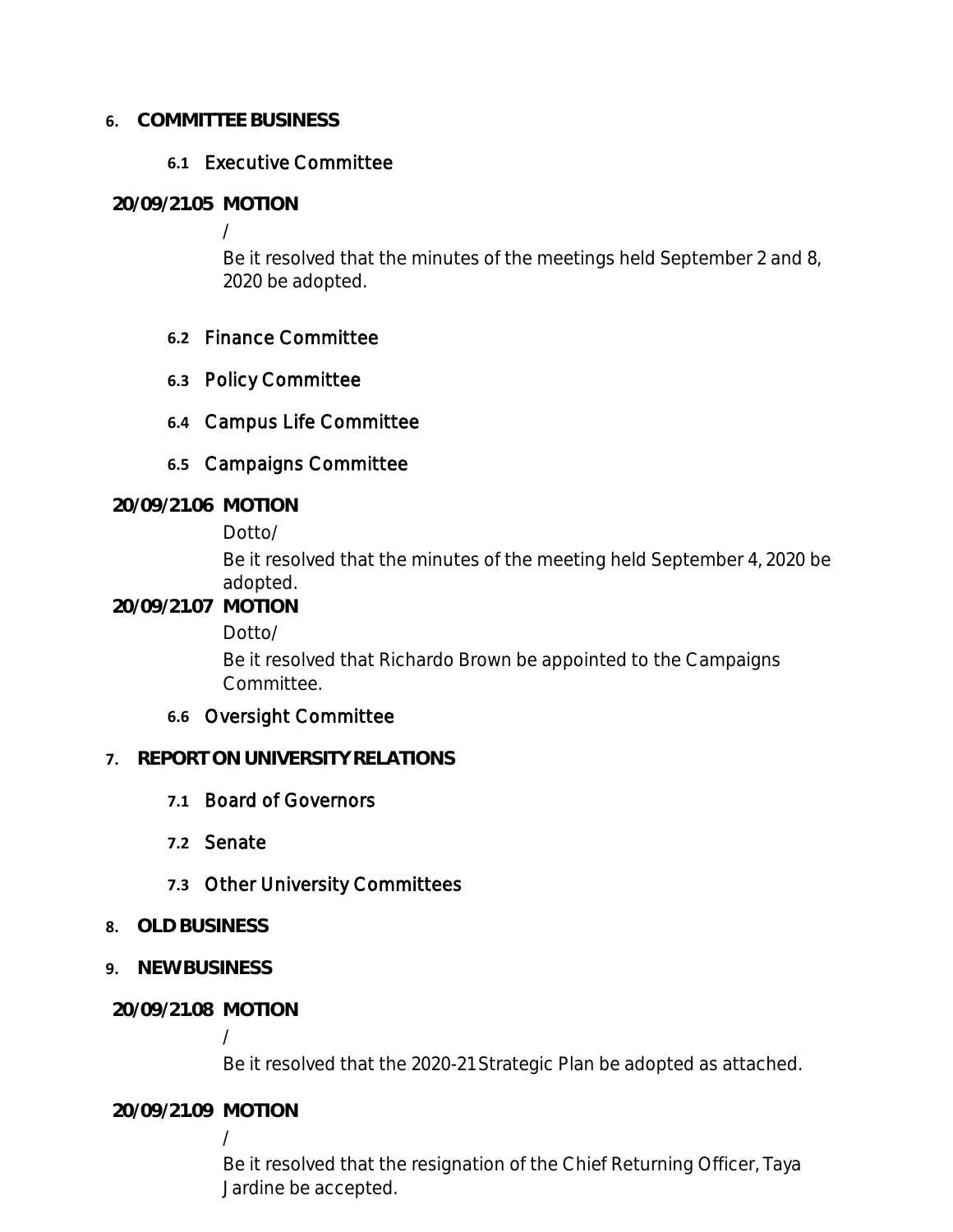#### **20/09/21.10 MOTION**

/

Be it resolved that Tyleigh Massey-Leclerc be appointed to the position of Chief Returning Officer for 2020-21 and 2021-22 academic years.

**20/09/21.11 MOTION**

/

Be it resolved that Maya Peterson be recommended for the position of Deputy Returning Officer for the 2020 SUO by-election.

#### **10. INFORMATION ITEMS**

#### **10.1** Resource Centre Discussion

#### **10.2** Next Board Meeting Date

**11. ADJOURNMENT**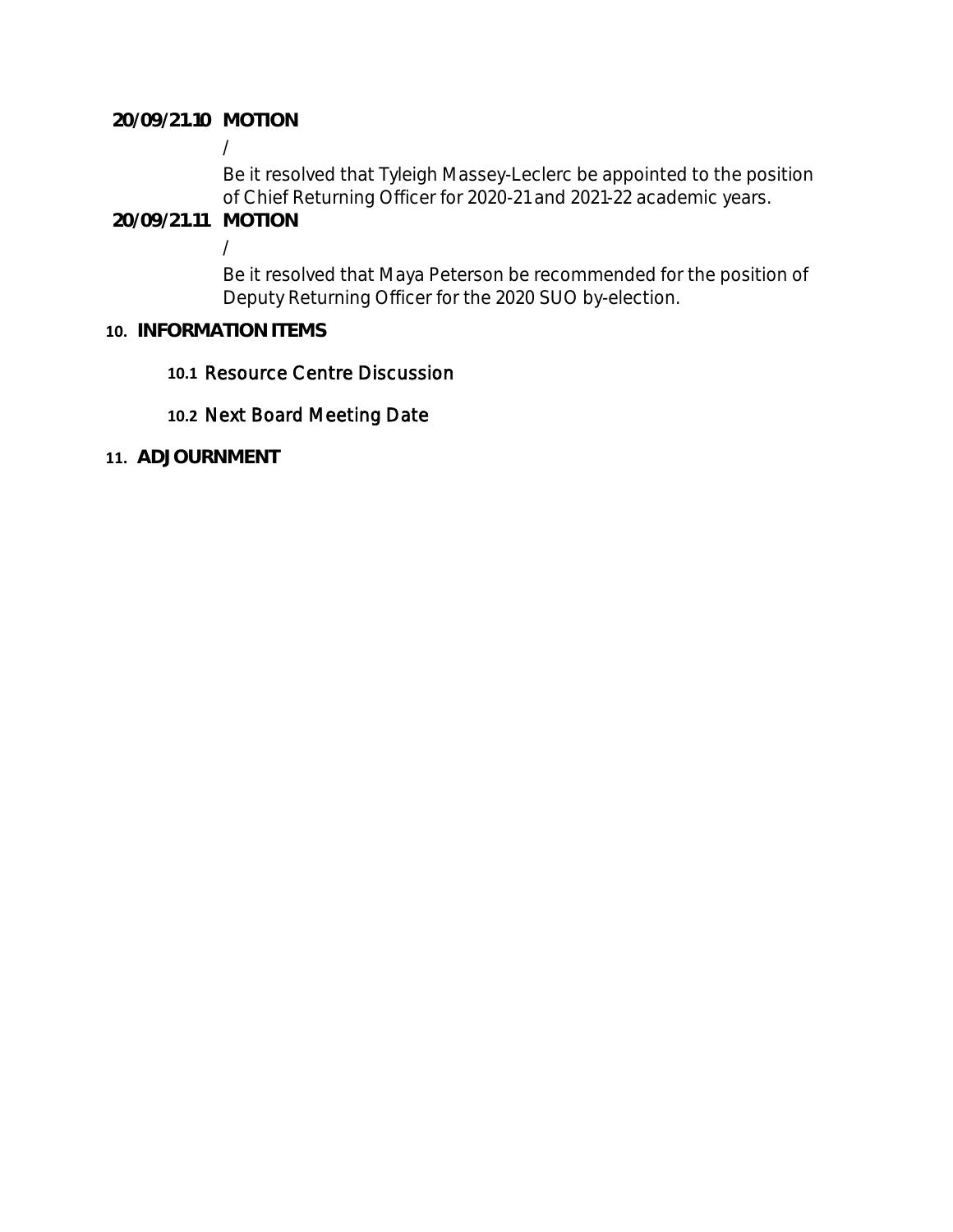## **CAMPAIGNS COMMITTEE MEETING MINUTES**

UBC Students' Union Okanagan Executive Committee Meeting, September 4, 2020 Virtual Call

Meeting called to order at 11:32

## Directors Present

| Faculty of Health and Social Development Representative Naomi Maldonado-Rodriguez |  |
|-----------------------------------------------------------------------------------|--|
|                                                                                   |  |
|                                                                                   |  |
|                                                                                   |  |

## Directors Absent

Faculty of Creative and Critical Studies Representative......................... Sage Cannon

## Staff Present

## **1. ACKNOWLEDGEMENT OF TERRITORY**

We would like to acknowledge that we are on the traditional, ancestral territory of the Okanagan Nation. We would like to recognize that learning happened in this place long before this institution was established. It's important that we understand that we are very privileged to be living, working, and learning in these territories that are not our own.

## **2. PRESENTATIONS**

#### **3. OLD BUSINESS**

#### **3.1** OER Campaign

Dotto updated committee members on the OER Campaign. The campaign will run from September  $14 - 18$ . Students will post a photo of a creative "textbook sculpture" with the cost of the books they used. They will tag a friend and challenge them to post a photo and all students who make a post will be entered to win a prize. Dotto asked for feedback on prize ideas. Members thought items that would be nice to enjoy at home would be ideal.

Dotto let everyone know that in term 2, the campaign will focus on "OER Champions". Students will be able to nominate their professors who are using Open Resources in their courses and they will be publicly recognized